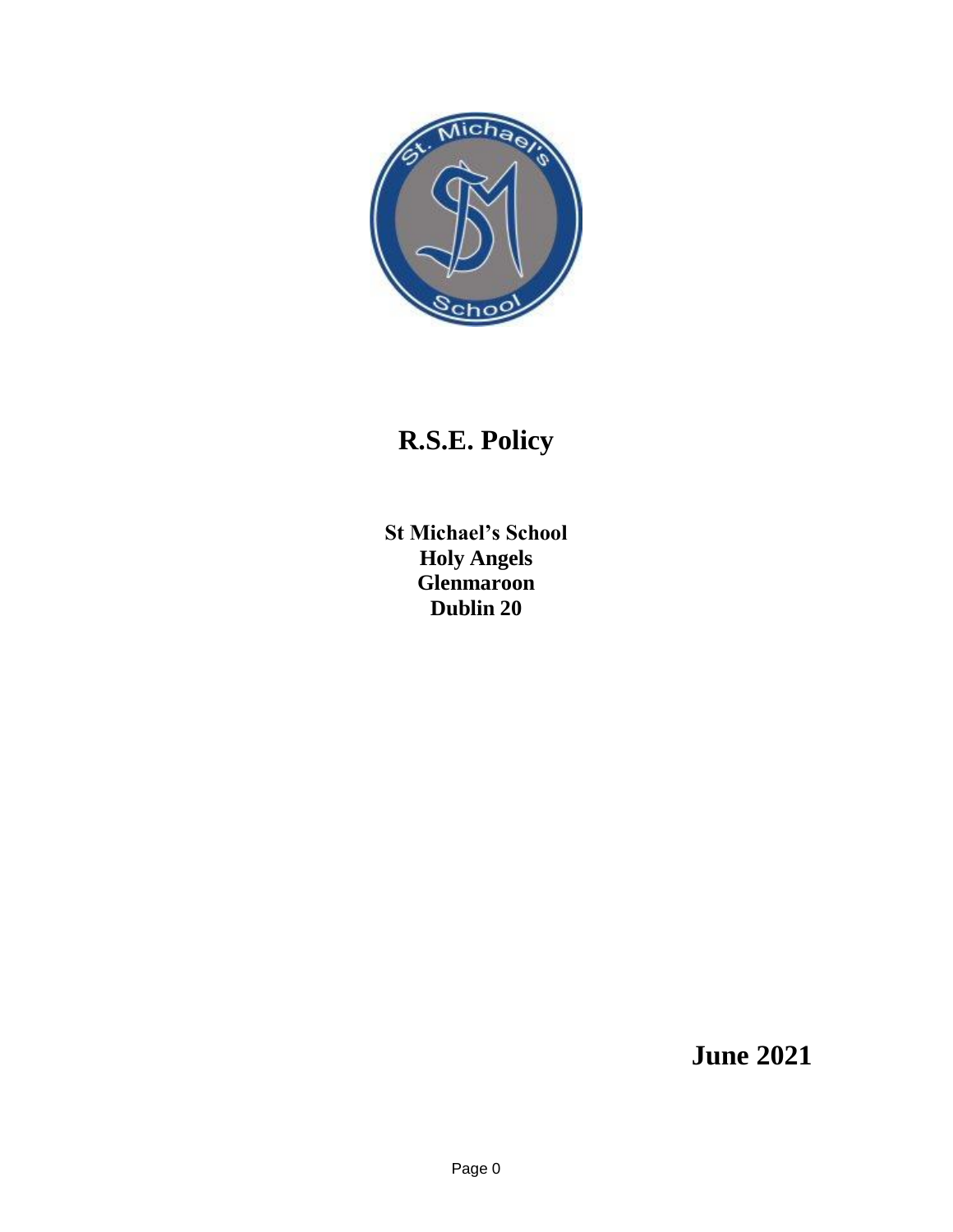## **Contents**

| <b>Section</b> |                                                                 | Page           |
|----------------|-----------------------------------------------------------------|----------------|
| $\mathbf{1}$   | <b>Introduction and Rationale</b>                               | $\overline{2}$ |
| $\overline{2}$ | <b>Vision Statement</b>                                         | $\overline{2}$ |
| 3              | Definition of RSE, Context,                                     | 3              |
| 4              | Aims                                                            | 3              |
| 5              | Objectives                                                      | $\overline{4}$ |
| 6.             | Policies which support SPHE/RSE                                 | 5              |
| 7              | Guidelines for the Management and Organisation of the Programme | 6              |
| 8              | Parental Involvement                                            | 6              |
| 9              | Organisation and Curriculum Planning                            | $\tau$         |
| 10             | <b>Content for RSE Programme</b>                                | 8              |
| 11             | <b>Child Safeguarding</b>                                       | 10             |
| 12             | <b>Guidelines for Teachers</b>                                  | 10             |
| 13             | Ongoing support, development and review                         | 11             |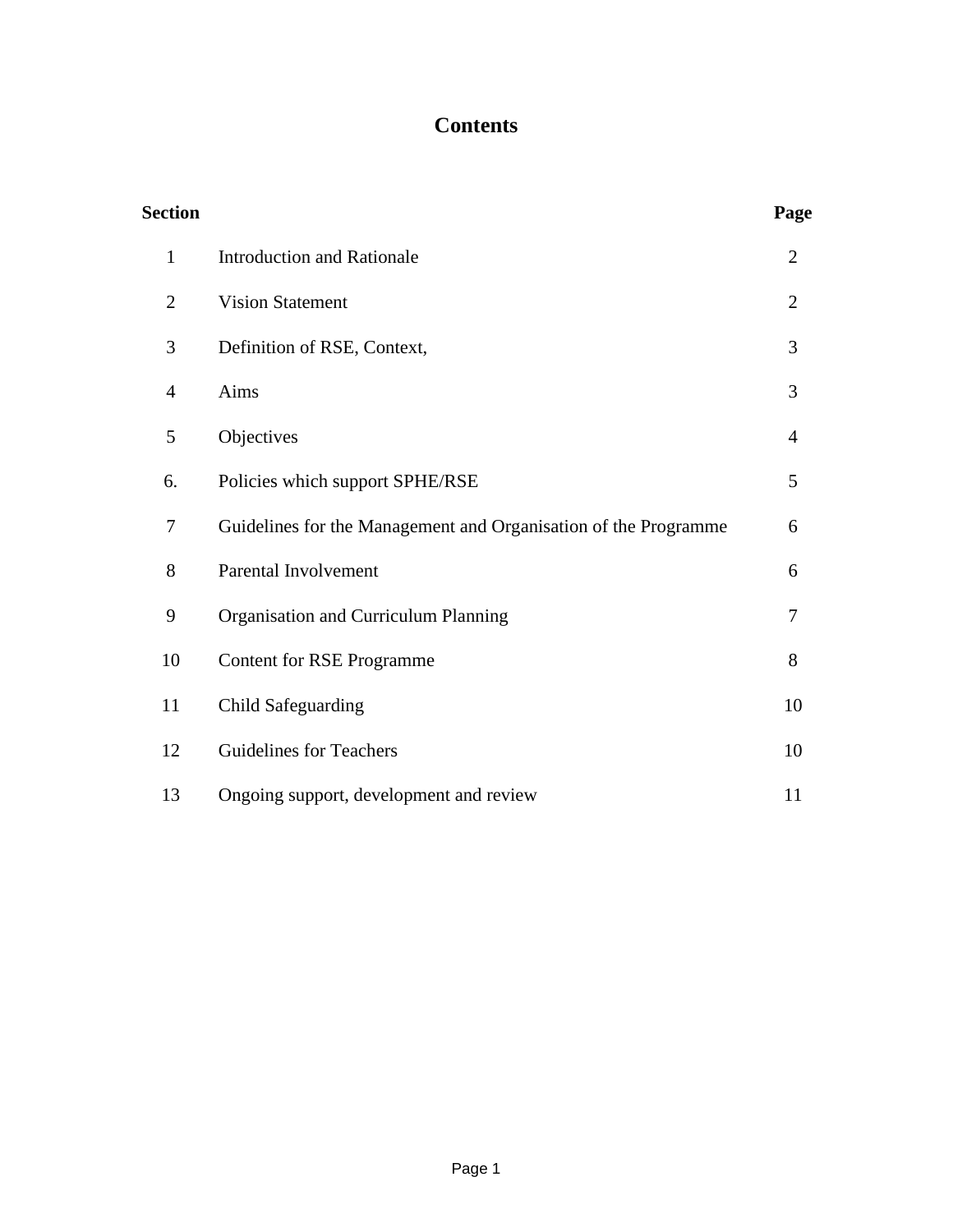## **Introduction and Rationale:**

St. Michael's School caters for pupils, ages 5-18 years, who, on psychological testing are found to be functioning within the level of mild general learning disability. The school has a responsibility to put in place an RSE policy as part of the wider SPHE curriculum. The RSE programme will take account of the particular needs of the pupils and respond appropriately to sensitive and emotive issues relating to emerging sexuality issues. The plan is based on an awareness of the need to develop positive self-esteem, social and communication skills, appropriate expression of feelings, safety and protection skills, all of which are particularly important as many pupils with mild general learning disabilities and pupils with an Autistic Spectrum Disorder lack confidence. The opportunity to develop these skills will be provided through a structured programme.

# **Vision Statement:**

St Michael's School has a Catholic ethos, whilst respecting and acknowledging the diverse beliefs, religions and ways of life of others. A sensitive balance prevails between the rights, obligations and choices of those parents/guardians who subscribe totally to the ethos, and those who may not do so to the same degree.

The school, in partnership with the parents/guardians, seeks to communicate the Christian vision of human life and human relationships, and endeavours to create a positive attitude towards the gift of relationships and sexuality.

The dignity, privacy, modesty and individuality of each pupil must always be respected.

RSE is a lifelong process of acquiring knowledge in relation to self and others. This education seeks to promote the overall development of the pupils, providing them with clear information, building up their self-esteem, teaching them to respect others, to make decisions and apply them to everyday life. Each pupil is made feel valued for himself/herself and facilitated to develop his/her individual gifts and talents in a happy and secure environment.

Ultimately, R.S.E. seeks to enable the pupil to understand and gradually develop attitudes, beliefs and values about relationships and sexuality and to establish behaviours within a moral, spiritual and social framework.

As stated in our Mission Statement, "it is our wish that our pupils leave us with enhanced self-confidence and with life-skills and attitudes which will enable them to lead lives satisfying to themselves and lives which will contribute to the betterment of society."

We want each pupil to leave our school with a strong sense of self-worth and self confidence. Our Mission Statement also calls us to "foster self-esteem, empowering each pupil to reach his/her full potential."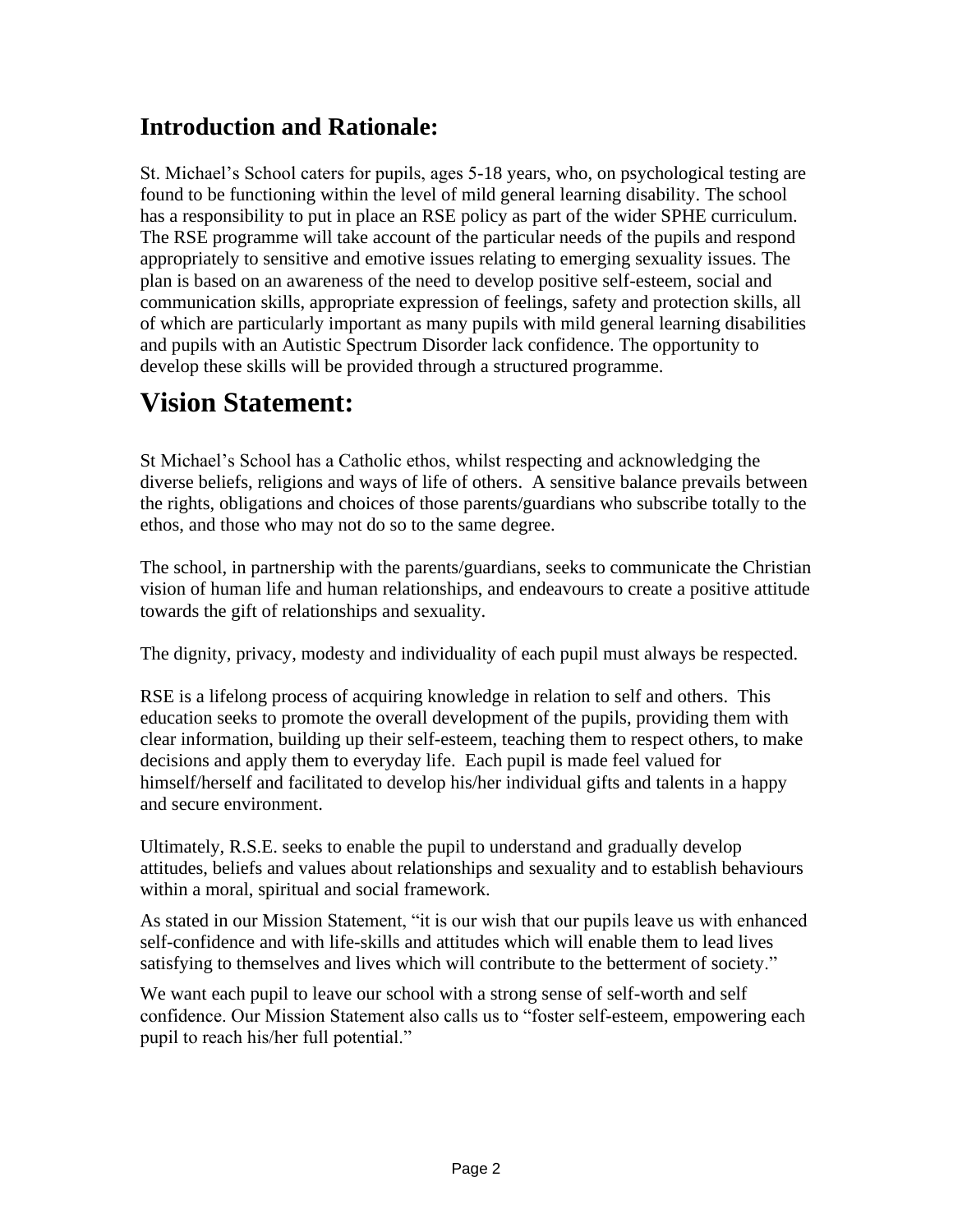# **Definition of RSE**

Relationships and Sexuality Education is an integral part of SPHE and must be taught in this context. It provides structured opportunities for pupils to acquire knowledge and understanding of human sexuality and relationships through processes which will enable them to form values and establish behaviours within a moral, spiritual and social framework. In particular it addresses the meaning of human sexuality, relationships, growth and development, relevant to personal and social skills.

This policy has been drawn up with reference to:

- Department of Education Circulars 42/2018, 43/2018 on Social, Personal and Health Education (SPHE) & Relationships and Sexuality Education (RSE) – Best Practice Guidelines for Primary and Post Primary Schools
- Circular Number 0018/2021 which details the SPHE/RSE toolkit and resource portal at http://www.curriculumonline.ie/Primary/Curriculum-Areas/Social,- Personal-and-Health-Education/SPHE-RSE-Toolkit.

# **Context**

RSE will be delivered within the context of the SPHE curriculum and other curricular areas where relevant. Sensitive issues will be covered within the Strand Units of 'Taking Care of My Body', 'Growing and Changing' and 'Safety and Protection'. Current provision included in the school curriculum is

- discrete SPHE lessons
- use of RSE manuals and Busy Body resources
- Stay Safe Programme
- Walk Tall Programme
- Religious Education Programme
- Science
- Home Economics
- Level 2 Learning Programme (Post Primary Level)

## **Aims**

In setting these aims, the ethos of our school, the ages, needs and development of the pupils are the primary influences. Keeping in mind that our pupils vary in their level of understanding, the aims of our R.S.E. Policy are:

- 1. To enhance the personal development, self-esteem and well-being of each pupil.
- 2. To enable each pupil to develop an understanding of the importance of family life whilst becoming aware of different family patterns.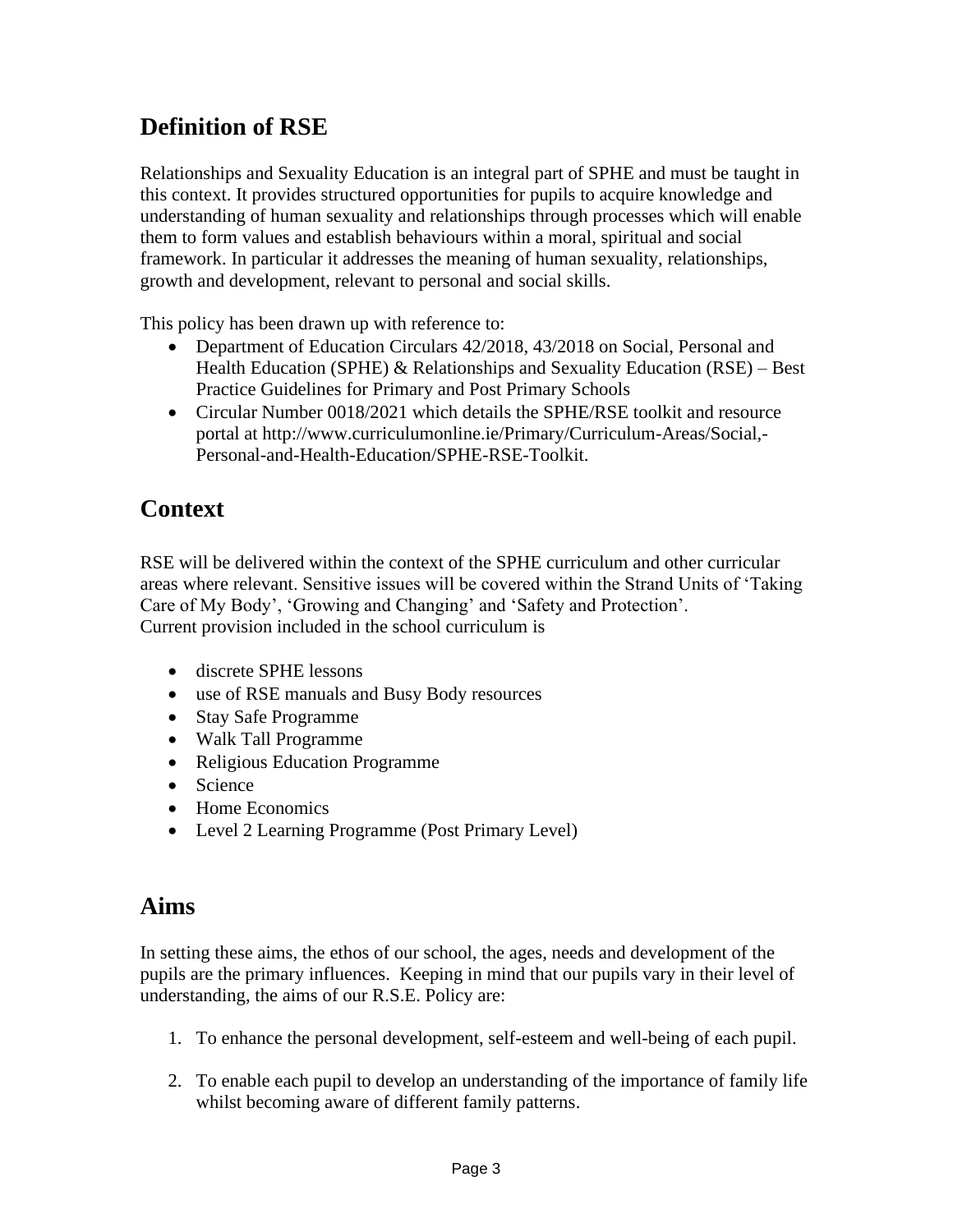- 3. To enable each pupil to be comfortable with themselves, their sexuality, physical development and growth.
- 4. To enable each pupil to develop healthy friendships and relationships.
- 5. To enable each pupil to understand the physical changes taking place with the onset of puberty.
- 6. To develop in each pupil an understanding of and a healthy attitude to relationships and sexuality within a moral, spiritual and social framework.
- 7. To assist each pupil to acquire and use appropriate and respectful language and terminology to discuss feelings, emotions, growth and development.
- 8. To enable each pupil to respect birth, new life and relationships in a moral, spiritual and social framework.
- 9. To enable each pupil to value family life and appreciate the responsibilities of parenthood.
- 10. To enable each pupil to develop and sustain relationships based on mutual respect, responsibility and commitment and to understand the importance of trust and honesty in human interaction.
- 11. To help each pupil to develop strategies, protecting themselves and others from various forms of exploitation and abusive behaviours.

# **Objectives:**

Our broad objectives should enable each pupil to:

- Acquire and develop knowledge and understanding of self
- Develop an appreciation of the dignity, uniqueness and wellbeing of others
- Develop a positive sense of self-awareness, self-esteem, and self-worth
- Understand the nature, growth and development of relationships within families, in friendships and wider contexts
- Develop an awareness of differing family patterns
- Come to value family life and appreciate the responsibilities of parenthood
- Develop strategies to make decisions, solve problems and implement actions in various personal, social and health contexts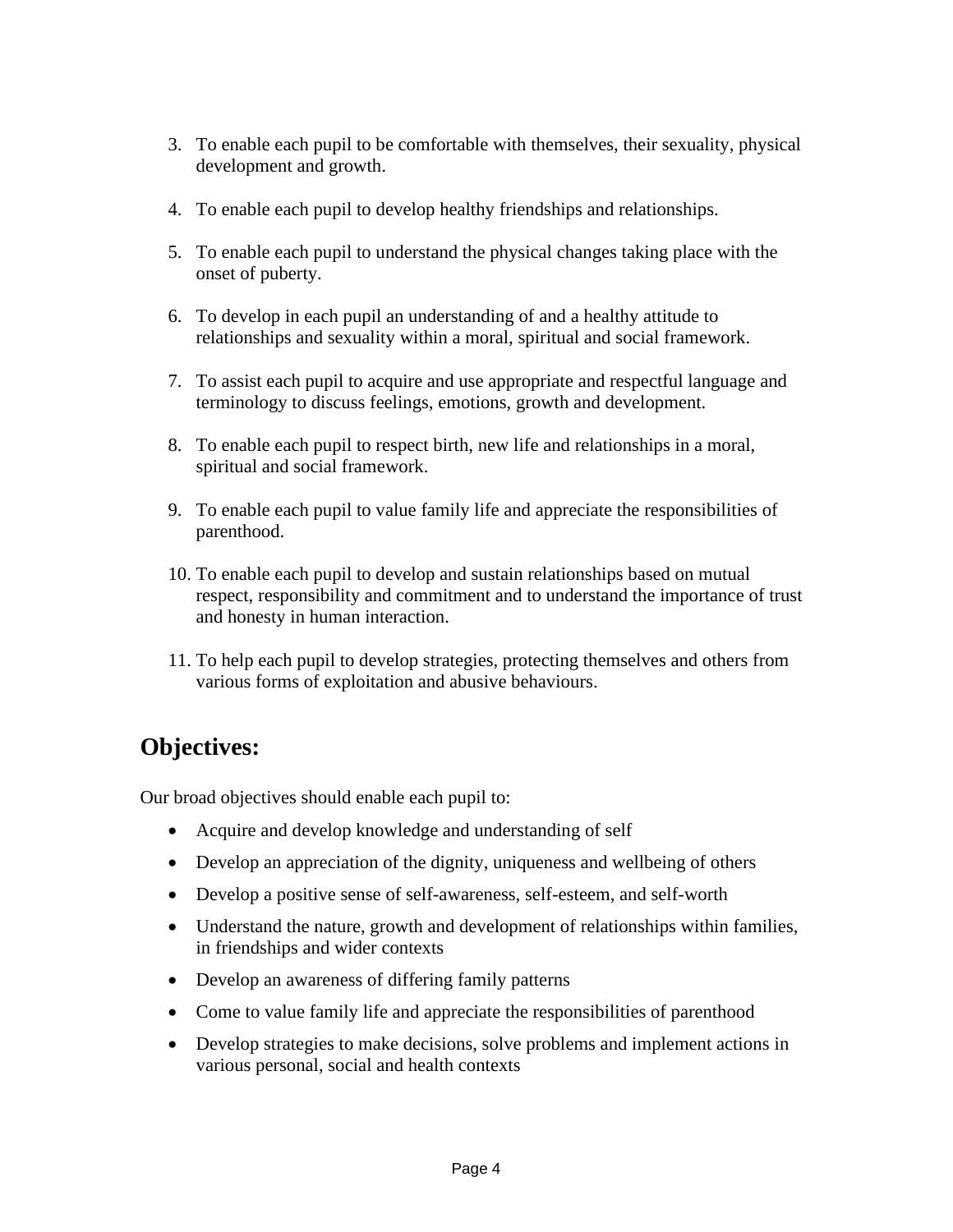- Become aware of the variety of ways in which individuals grow and change and understand that their developing sexuality is an important aspect of self-identity
- Develop personal skills which help to establish and sustain healthy personal relationships
- Develop coping strategies to protect self and others from various forms of abuse
- Acquire and improve skills of communication and social interaction
- Acquire the use of appropriate vocabulary to discuss feelings, sexuality, growth and development
- Develop a critical understanding of external influences on lifestyles and decision making

We support the aims on which RSE is modelled. We encourage good behaviour, open communication, understanding and tolerance of differences, and respect for self and others. We recognise that both pupils and staff have rights and responsibilities in our school. A sense of responsibility is fostered and attention is paid to the wellbeing of all members of our school community. The school ethos affirms and supports close links between school and home.

# **Policies which support SPHE/RSE**

While much of our planning for RSE will be described in this document some of it will also be contained in other related policy documents. The following policies/documents/programmes are relevant and will support our teaching:

- Code of Behaviour document
- Stay Safe Statement
- CAWT Programme
- Safety Statement
- Child Safeguarding Statement
- Antibullying Policy
- Enrolment Policy
- Healthy Eating Policy
- Homework Policy
- Policy on substance use
- Policy on the Administering of Medication to pupils
- Policy on acceptable use of the Internet
- Making the Links and Beyond: A Planning aid for the updated and revised programmes
- Active School Flag
- Food Dudes
- Green Flag
- Friends for Life
- PAWS.b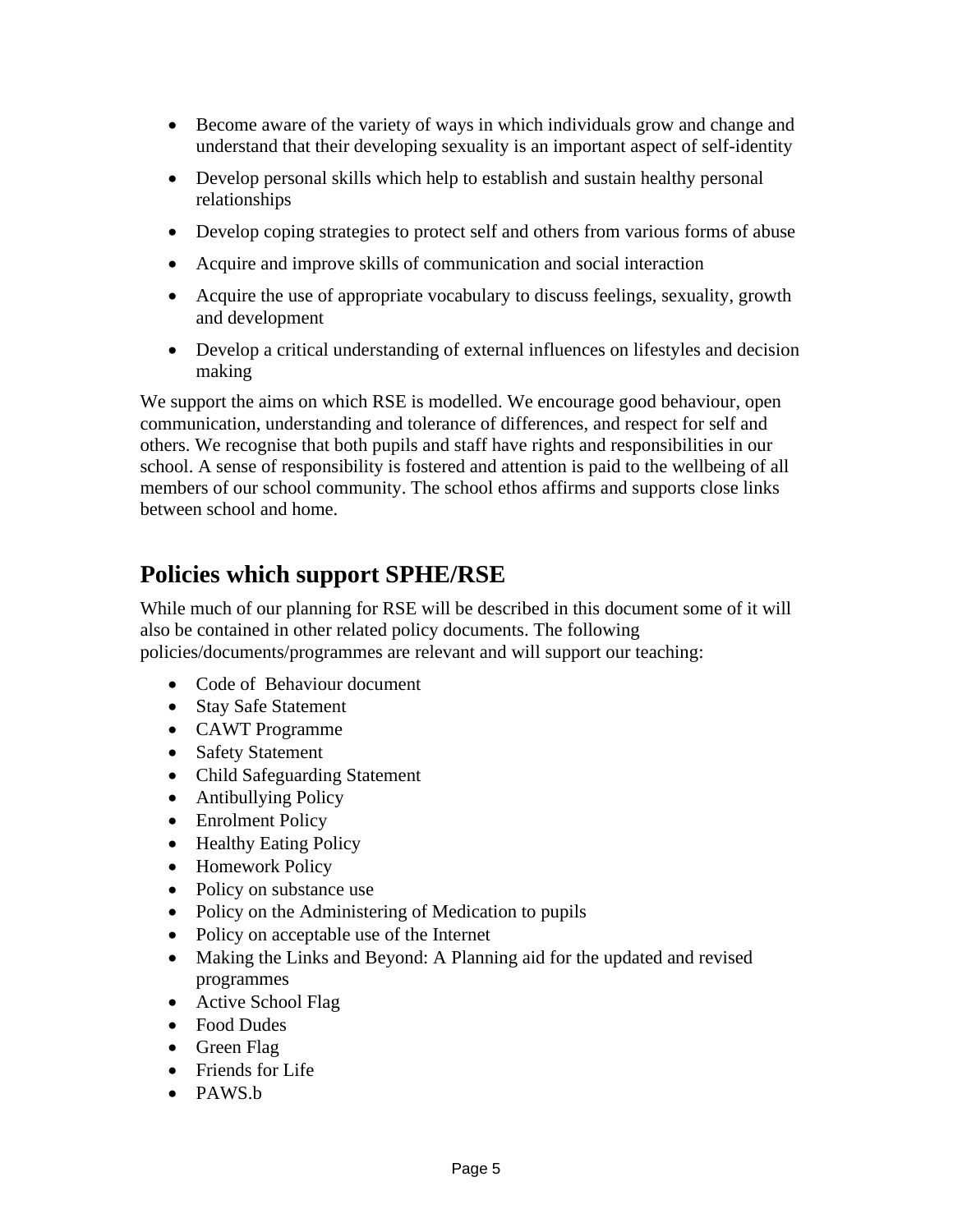# **Guidelines for the Management and Organisation of the RSE Programme**

- The teaching methods of RSE will be based on the principles as used in other areas of the curriculum. The methods are child-centred and appropriate to the age/stage of development of the pupil and are within a moral and spiritual framework. At all times the teacher will create an atmosphere in the class, which respects the privacy of each pupil, and all will be treated with sensitivity and care.
- All content objectives will be covered by the time the children leave school at age eighteen.
- It is school policy that most of the RSE programme is best discussed openly with teachers who are known and trusted by the pupils. However, specialist speaker/team can enhance the quality of the provision as long as they are used in addition to, not instead of, a planned programme of RSE.
- Some lessons may be delivered by a specialist speaker(s)/team. It is, however, essential that the programme is organised by the school and that the school should be satisfied that contributions from informed guest speakers are an integral part of the whole programme and in harmony with its aims.
- The APII will provide specialist speaker(s)/team with a copy of the RSE policy well in advance of the visit. After gaining approval from the Principal for the visit the organiser will make the specialist speaker(s)/team aware of the ethos of the school and the manner of delivery of the RSE programme.
- It is intended that parents will be invited to an Information Meeting with the specialist speaker/team prior to their work with the pupils.
- An outline of the content objectives will be made available to parents before the commencement of the programme each year.

## **Parental Involvement**

• Parents are the primary educators of their children and their role in education concerning relationships and sexuality is seen by the school as very important. Parents will be involved in, and fully informed about the school's programme of RSE and its approach to particularly sensitive issues. The teaching offered by the school will always reinforce and strengthen positive family relationships and the role of parents. A copy of the policy statement will be made available to any parent/guardian on request to the school office and is available on the school website. We will endeavour to make parents aware of publications which will support them in this role.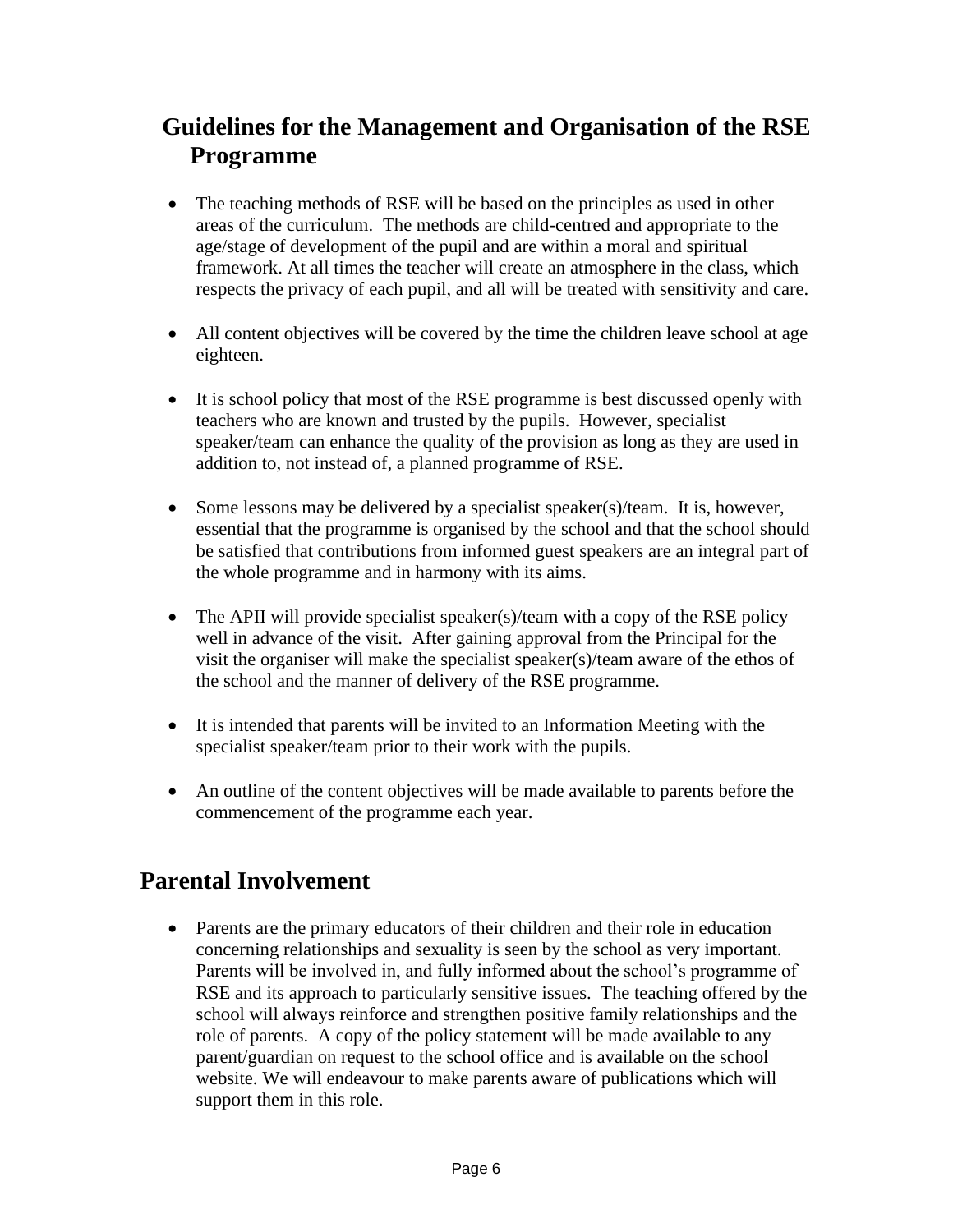- An outline of the content of the R.S.E. Programme to be taught in each class will be sent to parents at the beginning of the school year. (Appendix 1)
- Parents will be informed in advance of lessons on the sensitive areas of the RSE programme, and will receive an outline of what will be taught at their child's class level. The letter will be issued in advance, giving parents an opportunity to become involved, to inform themselves of the programme content and to prepare children for the information they will acquire. (Appendix 2, 3)
- Following discussion with Principal and Class Teacher if a parent wishes to withdraw their child from the sensitive lessons it should be given in writing stating their reasons for doing so and centrally filed.

## **Organisation and Curriculum Planning**

St Michael's School is committed to providing a Catholic setting in which our pupils can develop attitudes, skills and understanding founded in Gospel values. An understanding of the Catholic faith underpins the whole work of the School. Working within a Catholic ethos will naturally place some critical sexual health messages within belief framework.

RSE forms part of the national Curriculum for SPHE and will be taught at every class level.

## **Strand Units of the SPHE/RSE Primary Curriculum:**

**Myself :** Self identity, Taking care of my body, Growing and changing, Safety and protection

**Myself and others:** Myself and my family, Friends and relating to other people

## **Class groupings**

Junior: St. Matthew, St. Mark, St. Luke, St. John & St. Anthony

Middle: St. Peter, St. Louise, St. Gertrude, St. Brendan, St. Therese, St. Catherine (Post Primary)

Senior: St. Benedict, St. Bernadette, St. Brigid, St. Francis, St. Patrick, St. Vincent (Post Primary)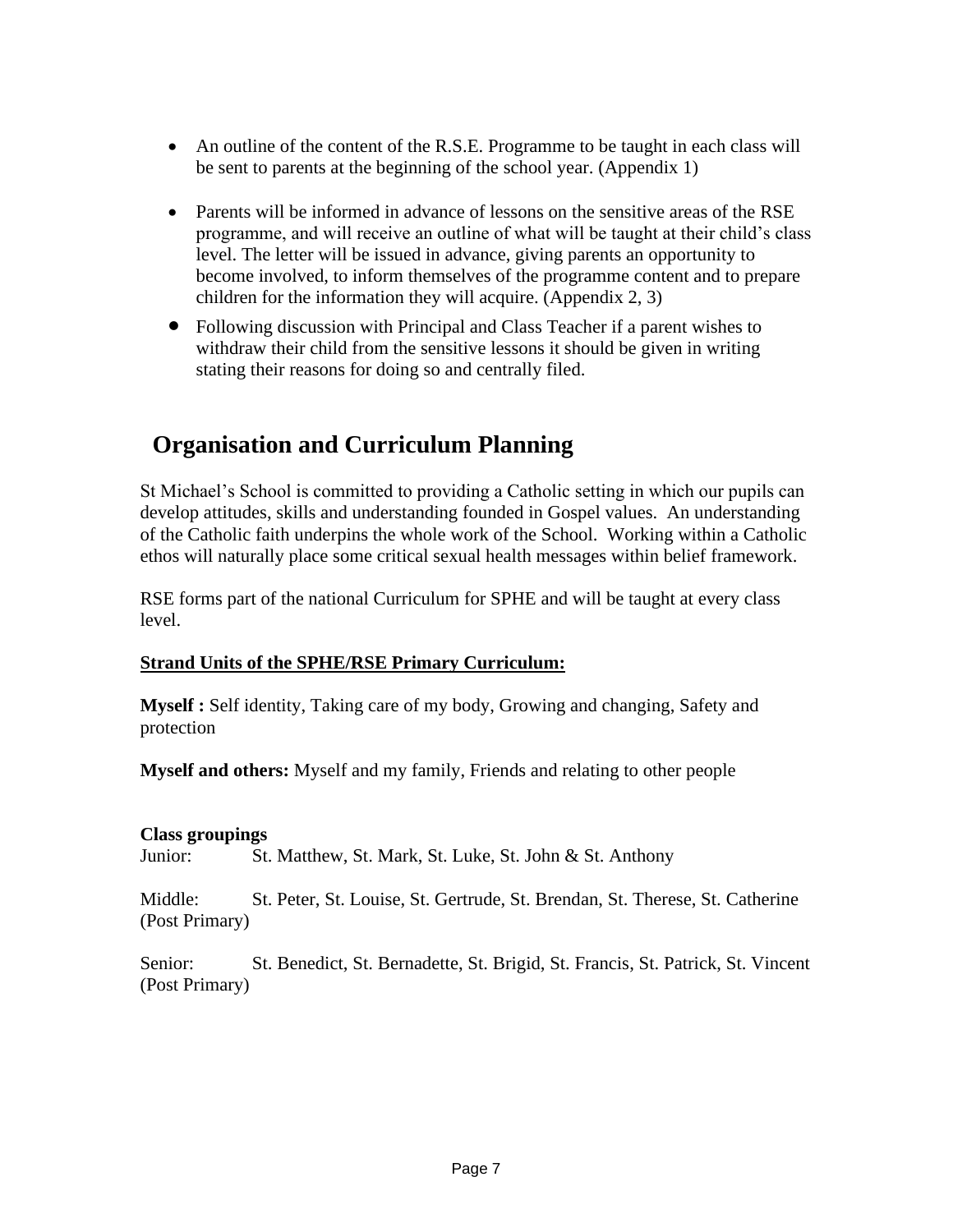### **Content for RSE Programme**

### **Topics covered in RSE in Junior Classes are based on the content of the RSE Primary School Curriculum. When due consideration has been taken of age/stage of development for Junior Classes, topics may include:**

- $\triangleright$  Keeping safe
- $\triangleright$  Naming bodily parts using correct terminology
- ➢ Bodily changes during growth and development
- $\triangleright$  Appreciating family life/family relationships
- $\triangleright$  Recognizing feelings
- $\triangleright$  Expressing feelings
- $\triangleright$  Self-care, hygiene, diet, exercise and sleep
- $\triangleright$  Making healthy and responsible decisions
- $\triangleright$  Forming friendships
- ➢ Understanding sexual intercourse, conception and birth within the context of a committed loving relationship

### **Topics covered in Post Primary classes are based on the content of the RSE Primary School Curriculum, the Junior Cycle Curriculum, and Senior Cycle curriculum (where relevant). When due consideration has been taken of age/stage of development of pupils, topics may include:**

- $\triangleright$  Developing good daily personal care
- $\triangleright$  Developing healthy eating habits
- $\triangleright$  Developing a healthy lifestyle
- $\triangleright$  Being able to manage stress
- $\triangleright$  Knowing how to stay safe
- $\triangleright$  Recognising emotions
- $\triangleright$  Making personal decisions
- ➢ RSE Specific Topics:
	- o Identify the standard names of the sexual organs
	- o Describe the functions of the sexual parts of the body
	- o Recognise the physical and emotional changes which occur in boys and girls during adolescence
	- o Recognise the difference between appropriate and inappropriate ways of expressing feelings
	- o Recognise the difference between a friendship and a more intimate relationship
	- o Learn to question assumptions (Do I have to have a boyfriend/girlfriend?)
	- o Relationships boy/girl relationships and same sex relationships
	- o Develop clear and assertive but appropriate communication skills
	- o Become aware of 'healthy and unhealthy relationships'
	- o Be aware of the importance of making informed choices in relationships
	- o Identify and locate sources of appropriate help with relationships
	- o Examine a range of issues which might affect safety in relationships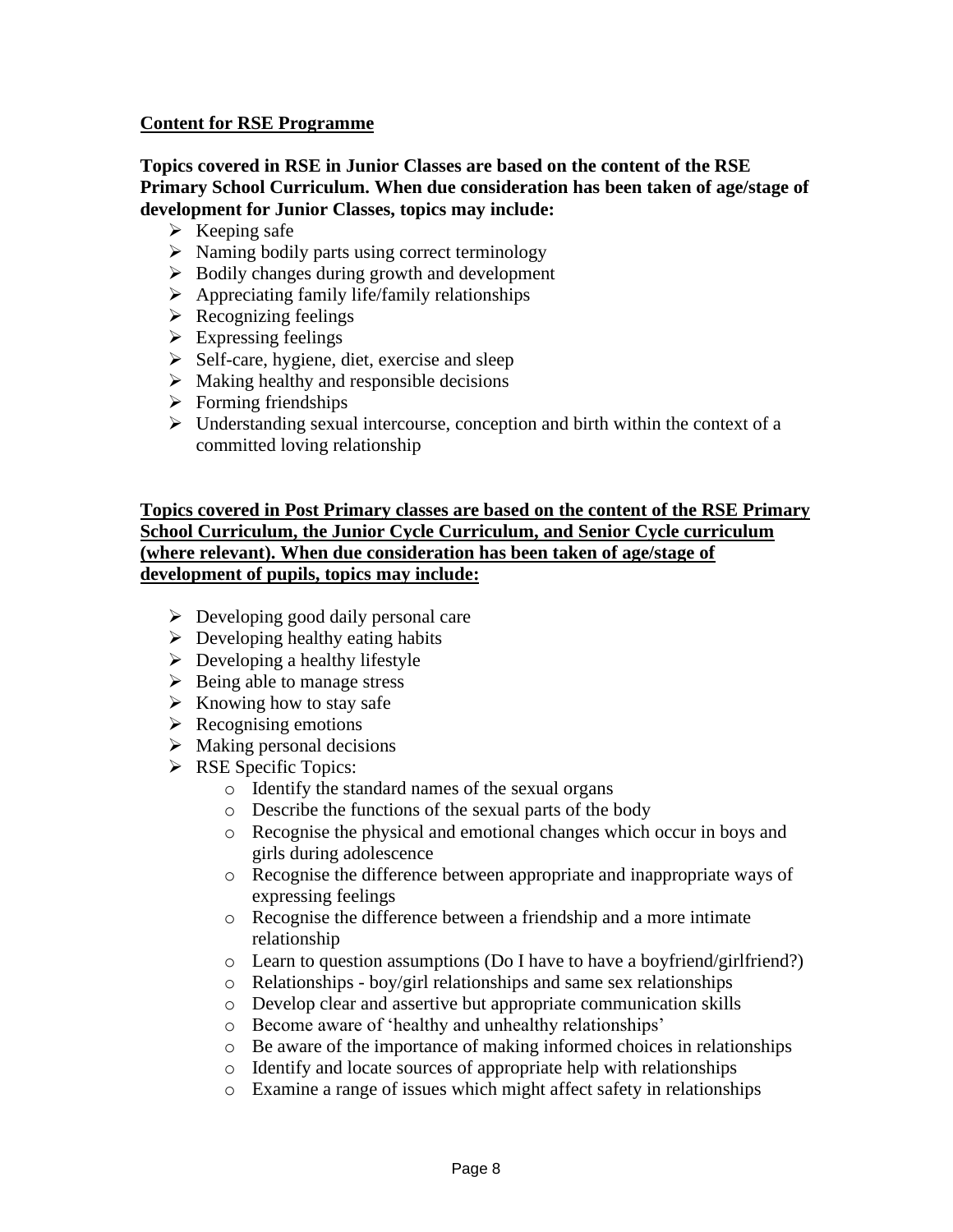- o Understanding sexual intercourse, conception and birth within the context of a committed loving relationship
- o Understanding the stages and sequence of development of the human baby in the womb, birth and taking care of a baby
- o Sexual Health
- o Develop the ability to make choices that promote emotional well being
- o Become aware of organisations that can help with emotional/mental well being

The table below indicates the 2-year plan for SPHE and indicates where the RSE programme will be delivered.

### **From the year 2021 – 2022 onwards the Strands will be addressed over a two year cycle as follows in keeping with the revised Making the Links and Beyond document.**

| <b>Month</b>             | Year 1 (2021 - 2022)                                              | Year 2 $(2022 - 2023)$                                           |
|--------------------------|-------------------------------------------------------------------|------------------------------------------------------------------|
| September/October        | <b>Self Identity (Myself)</b>                                     | <b>Myself and my family</b><br>(Myself and others)               |
| <b>November/December</b> | My friends and other<br>people (Myself and others)                | <b>Relating to others (Myself</b><br>and others)                 |
| <b>January/February</b>  | <b>Safety and protection</b><br>(Myself)<br>(Stay Safe Programme) | <i>*</i> Growing and changing<br>(Myself)                        |
| March/April              | <i><b>*Making decisions</b></i><br>(Myself)                       | <i>*Taking care of my body</i><br>(Myself)                       |
| <b>May/June</b>          | <b>Media Education (Myself)</b><br>and the wider world)           | <b>Developing Citizenship</b><br>(Myself and the wider<br>world) |
|                          | *STAY SAFE                                                        | <i>*Sensitive lessons in RSE</i>                                 |

**\*Making Decisions is only a strand unit from 3rd - 6 th. Classes using Juniors-2 nd may complete the Safety issues section of Safety and Protection at this time. Due to the increased amount of lessons in the Stay Safe programme from 3rd to 6th class, placing the strand unit Making Decisions after the Safety and Protection in a two year plan will enable the teacher to achieve some of the content objectives of Making Decisions through the Stay Safe programme.**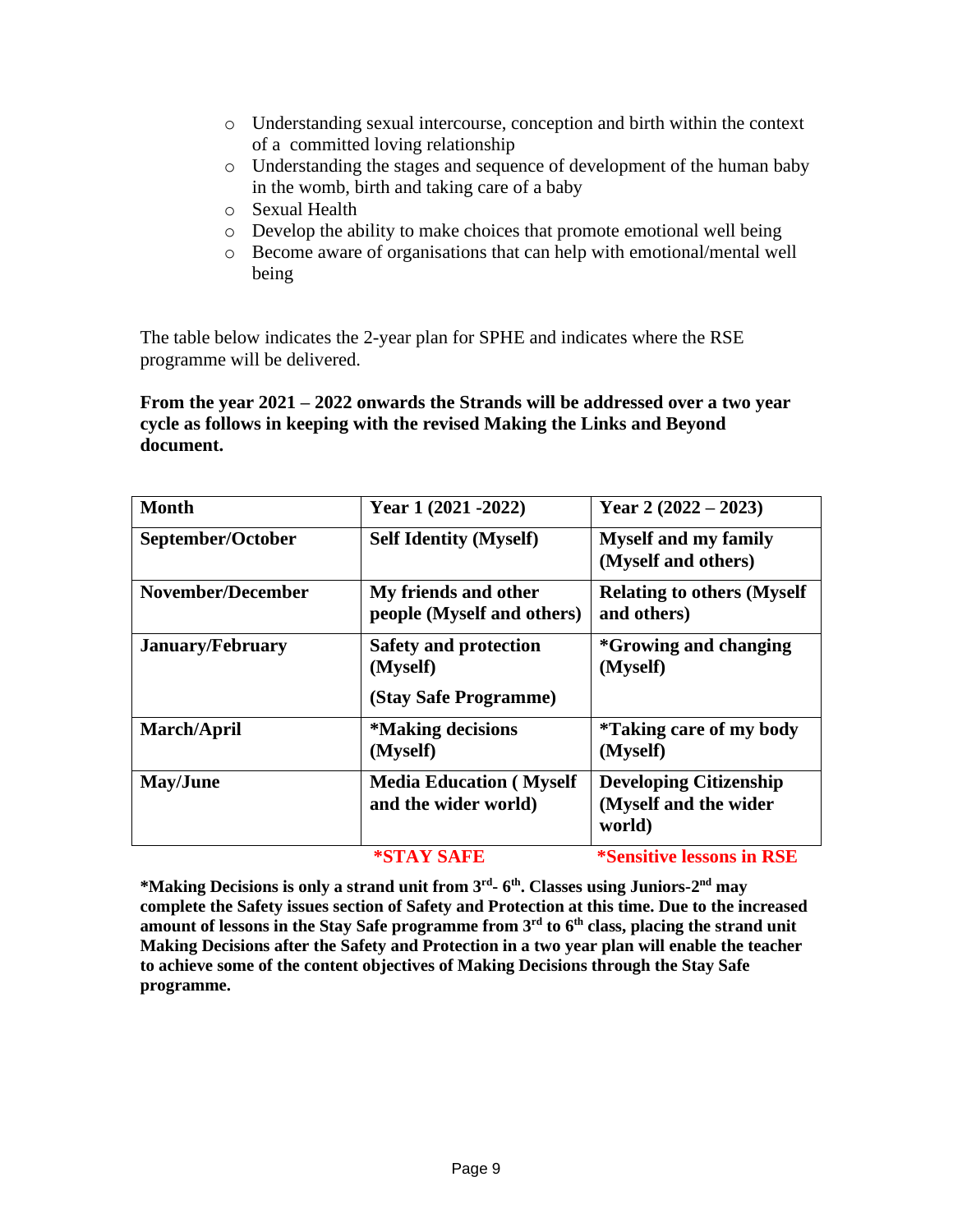## *Child Safeguarding*

**This policy is cognisant of all aspects of our current Child Safeguarding Policy. The school follows the DES Child Protection Procedures and has both DLP and DDLP in place. Where a child protection concern is raised the procedures outlined in the schools Child Safeguarding Policy will be followed.**

## **Guidelines for Teachers**

- 1. Familiarise yourself with the school's RSE policy.
- 2. If there are areas that you are still unsure about, discuss these with the Principal/designated Post Holder.
- 3. Teach within the guidelines agreed by the school community, as expressed in the Policy document.
- 4. Use the Department of Education and Skills resource materials.
- 5. Additional information can be obtained, if needed, from the Principal/designated APII.
- 6. Anticipate difficult questions in advance and plan how to answer them.
- 7. Try to answer as many questions as you can, but don't be afraid to set boundaries: it may not be appropriate to answer all questions in class because of the age or maturity level of the students.
- 8. While teaching the sensitive issues around RSE be aware if pupils from another class have been dispersed to your class.
- 9. It is possible to say that you can't answer a question in a pleasant and affirming way by saying, for example "that's something that we might discuss when you're a bit older", or "I won't be able to answer all your questions in class, but maybe you could talk to your parents about that".
- 10. If you don't know the answer to a question say that you might take some time to think about it
- 11. Keep a sense of humour.
- 12. Where distance learning is taking place the sensitive lessons and the teaching of the Stay Safe programme will be deferred until in class teaching begins again.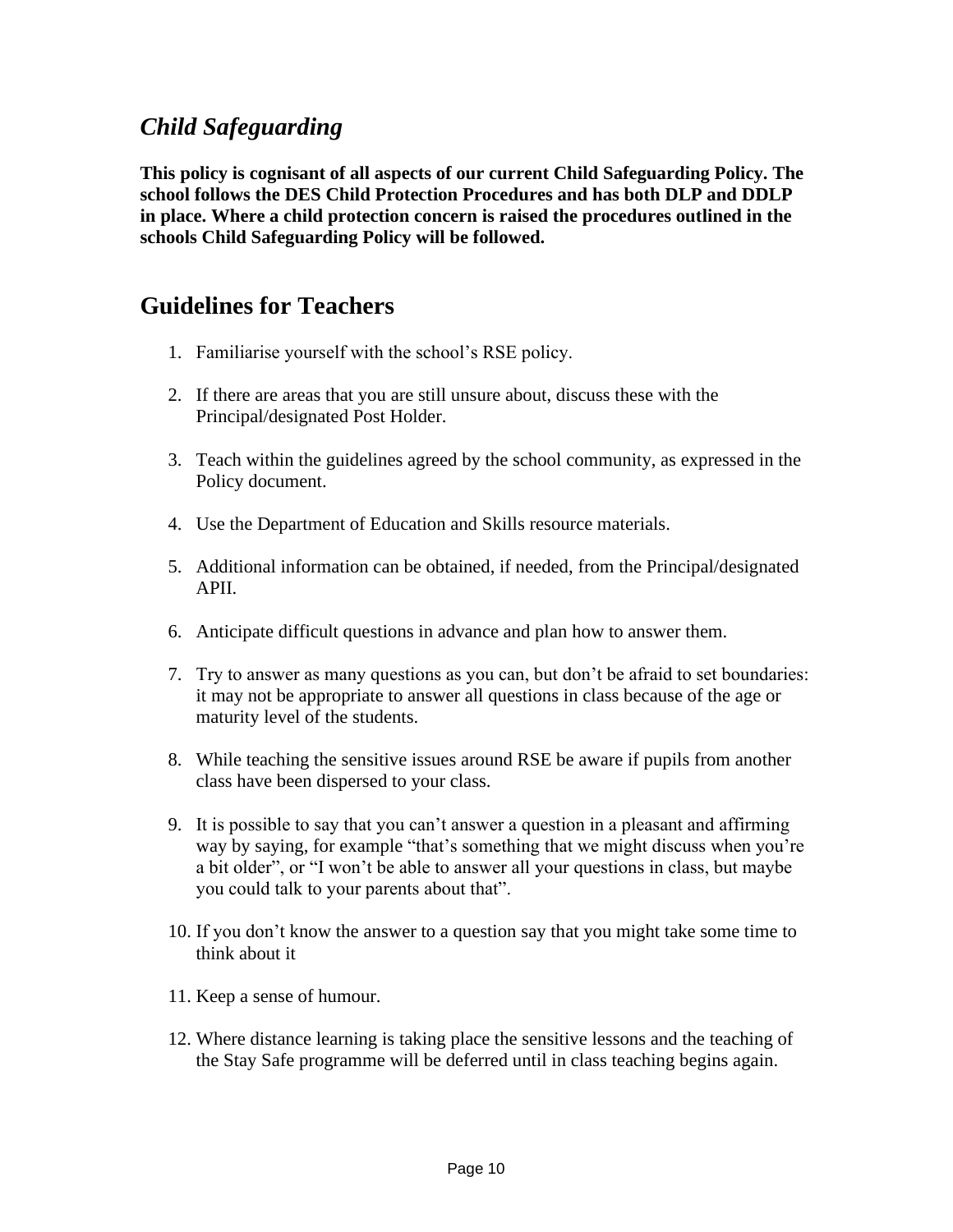Additional suggestions for teachers may be found at:

- [https://www.curriculumonline.ie/Primary/Curriculum-Areas/Social,-Personal](https://www.curriculumonline.ie/Primary/Curriculum-Areas/Social,-Personal-and-Health-Education/SPHE-RSE-Toolkit)[and-Health-Education/SPHE-RSE-Toolkit](https://www.curriculumonline.ie/Primary/Curriculum-Areas/Social,-Personal-and-Health-Education/SPHE-RSE-Toolkit)
- https://www.sess.ie/about-cat-gld-and-guidelines-use

It is natural that pupils should wish to ask questions in the area of RSE.

All questions answered will reflect the parameter of the curriculum. Certain topics are not in the RSE/SPHE primary curriculum and will not be discussed at this level (e.g abortion or contraception)

Should a pupil require information that is not in line with the curriculum content and considered not to be age appropriate for the general body of pupils the school will refer the question home to parents and parents can decide if the question should be answered and who would be the best person to answer the question. This is done on an individual basis.

Teachers can state that this information may be available at a later stage of the curriculum or in the Middle/Senior school when they are older.

# **On-going Support, Development and Review**

All teachers involved in this work do not necessarily have to be "experts" on the issues concerned. The School will facilitate teachers to obtain training in this field, bearing in mind the overall budgetary framework and the need for the ongoing teaching and learning programme of the School to continue with as little disturbance as possible.

School staff have availed of training and are encouraged to attend in-service training in:-

- The Child Abuse Prevention Programme (Stay Safe)
- Relationships and Sexuality Programme (RSE)
- Walk Tall Programme
- SPHE/RSE Post Primary Courses

The School will purchase appropriate RSE teaching materials which have been identified by Staff as useful and which have been approved by the Principal, within the normal budgetary framework and as general School resources allow.

We are committed to monitoring and evaluating the effectiveness of this programme. Specifically important to the RSE programme are;

- pupil feedback,
- Staff review and feedback,
- Parental feedback.

This process of evaluation will be undertaken by informal meetings as well as formal meetings between teachers and other relevant personnel. Such evaluations should take place at appropriate times during the implementation of the programme.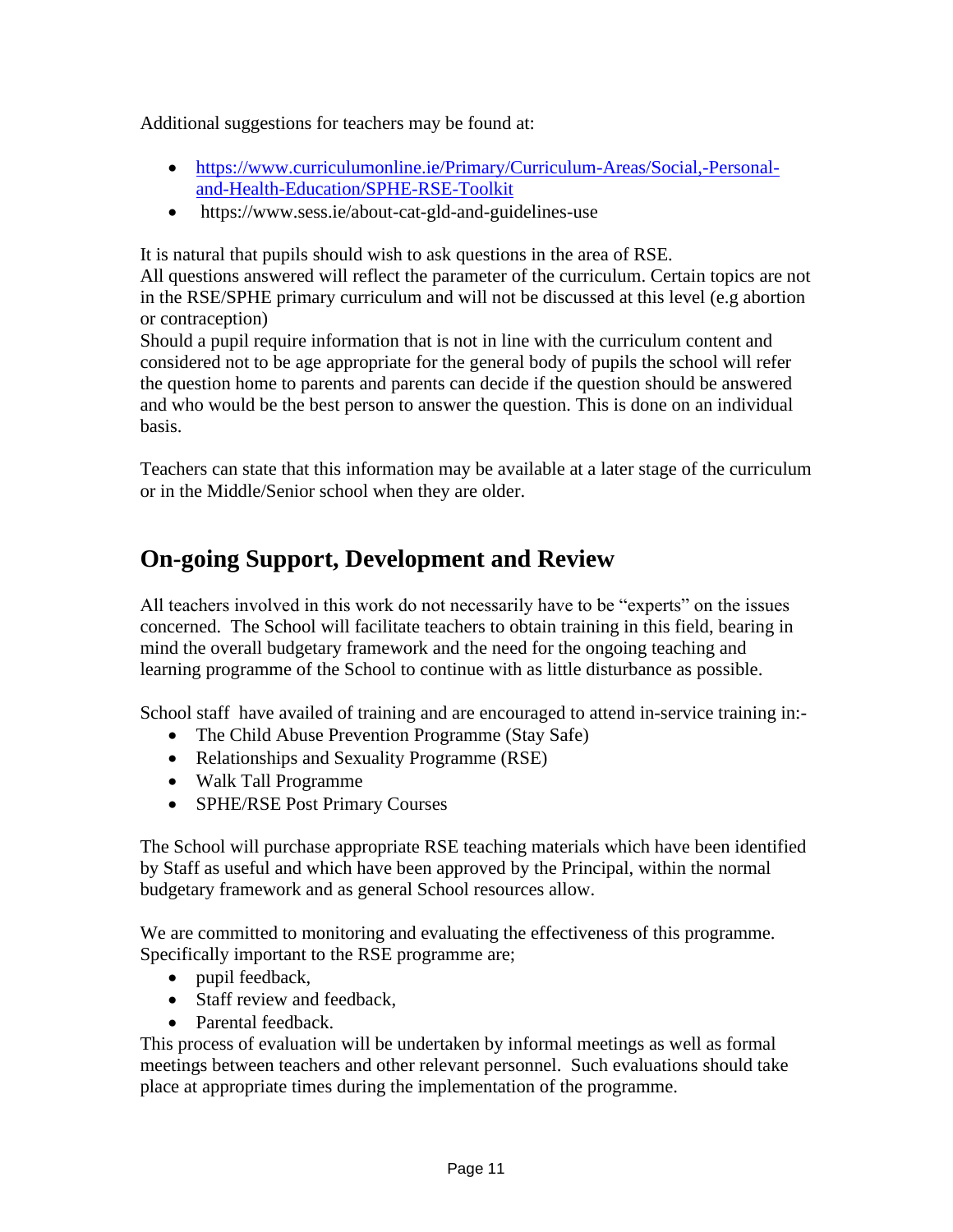This plan was reviewed in 2004. Following a comprehensive review in June 2021 it was given to staff members and Board of Management. When due account was taken of any amendments, this plan was presented to the Board of Management and ratified on …….

Sy Benade Hc Carron

**Chairperson, Board of Management** 

Dated:  $22.09.2021$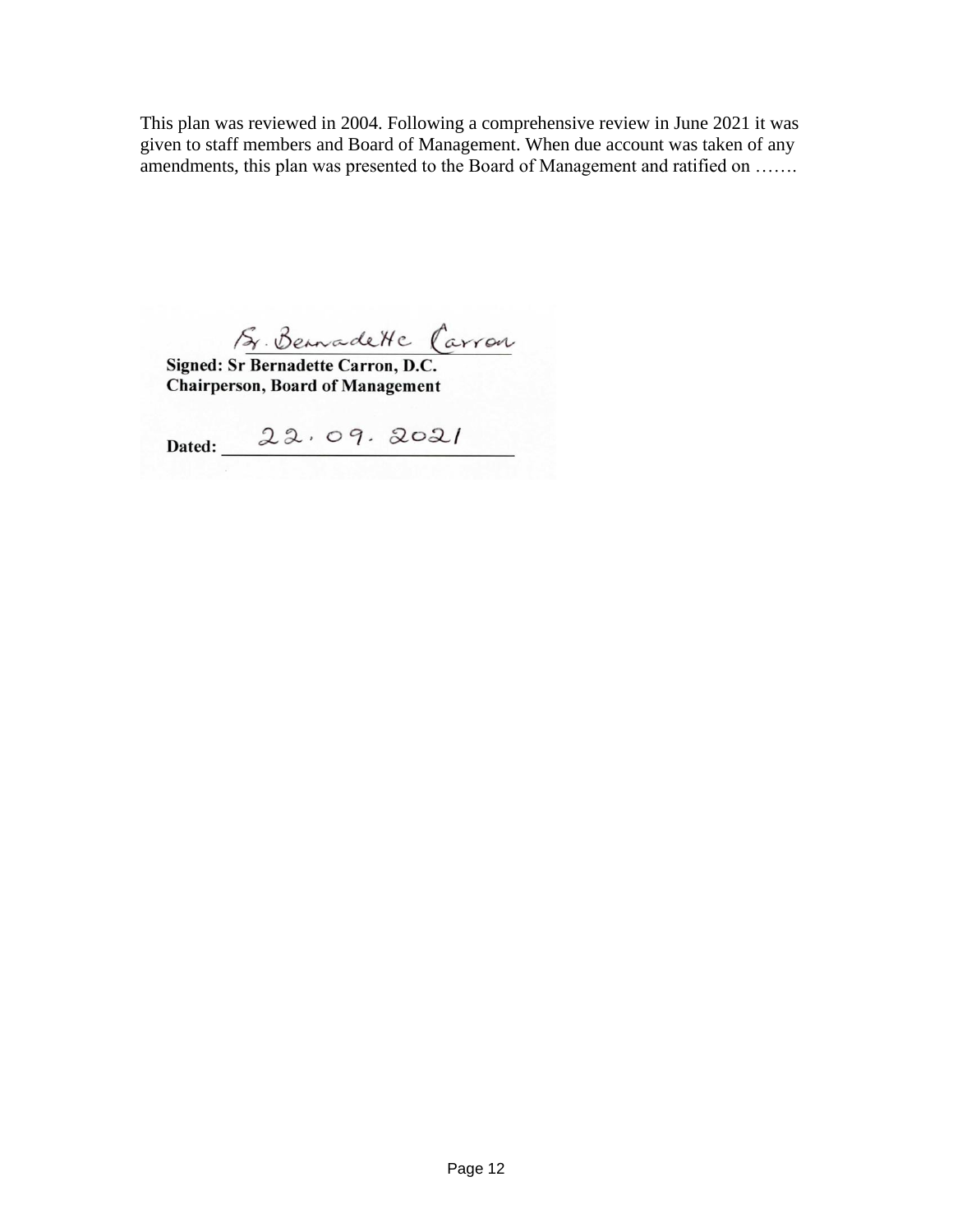# **Appendices**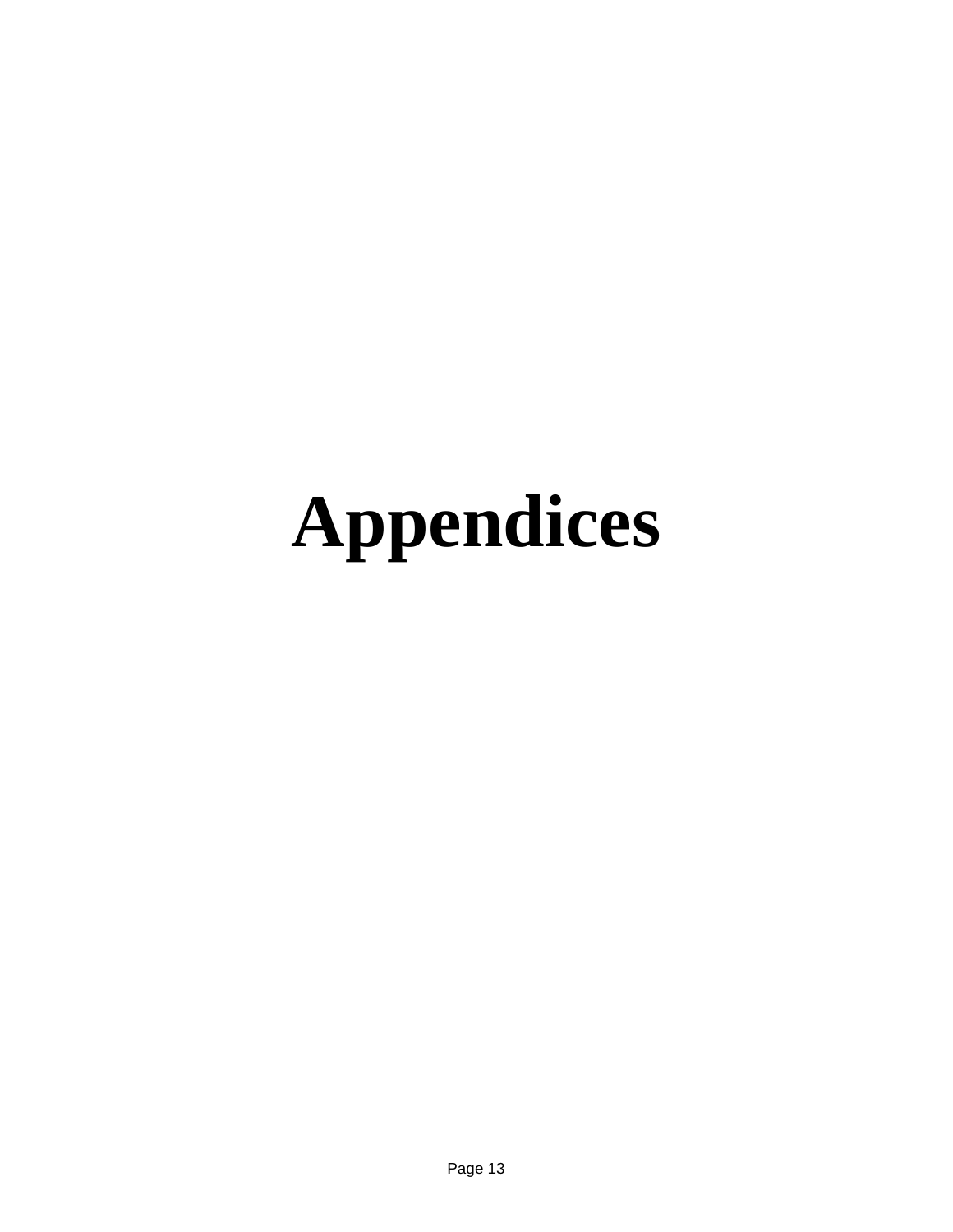## **Appendix 1: Letter to parents/guardians re SPHE/RSE**

### **The Teaching of SPHE/RSE in St Michael's School**

### **September 2021**

Dear Parent/Guardian

I wish to share some information with you about the teaching of SPHE/RSE in St Michael's School.

## **Social, Personal and Health Education (SPHE)**

Social, Personal and Health Education (SPHE) is a curriculum subject which all schools are required to implement. It is a fundamental cornerstone of the curriculum for pupils in our school. Through SPHE we seek to promote the personal development, health and well being of our pupils which will reflect the unique ethos of St Michael's School. We are committed to creating a positive school climate and atmosphere to support this plan. As stated in our Mission Statement, "it is our wish that our pupils leave us with enhanced self-confidence and with life-skills and attitudes which will enable them to lead lives satisfying to themselves and lives which will contribute to the betterment of society".

## **Relationships and Sexuality Education (RSE)**

**Relationships and Sexuality Education** is an integral part of the SPHE curriculum. General themes of this programme which are taught through SPHE lessons include:

- Friendship
- Self-identity
- Family
- Self-esteem
- Growing up
- Relationships
- Human Sexuality

## **Parental Involvement**

In St Michael's School we acknowledge that parents/guardians have the primary responsibility for educating their children about growing and changing. We will endeavour to make parents/guardians aware of publications which will support them in this role. The Appendix attached here suggests some resources which may be beneficial to you.

As referred to in our RSE Policy, parents/guardians will be informed in advance of lessons on the sensitive areas of the RSE programme, and will receive an outline of what will be taught at their child's class level. The letter will be issued in advance, giving parents/guardians an opportunity to discuss or clarify what is covered. It also provides an opportunity to become involved, to become familiar with the programme content and to prepare children for the information they will acquire.

A copy of the RSE policy will be made available to any parent/guardian on request to the school office and is available on the school website.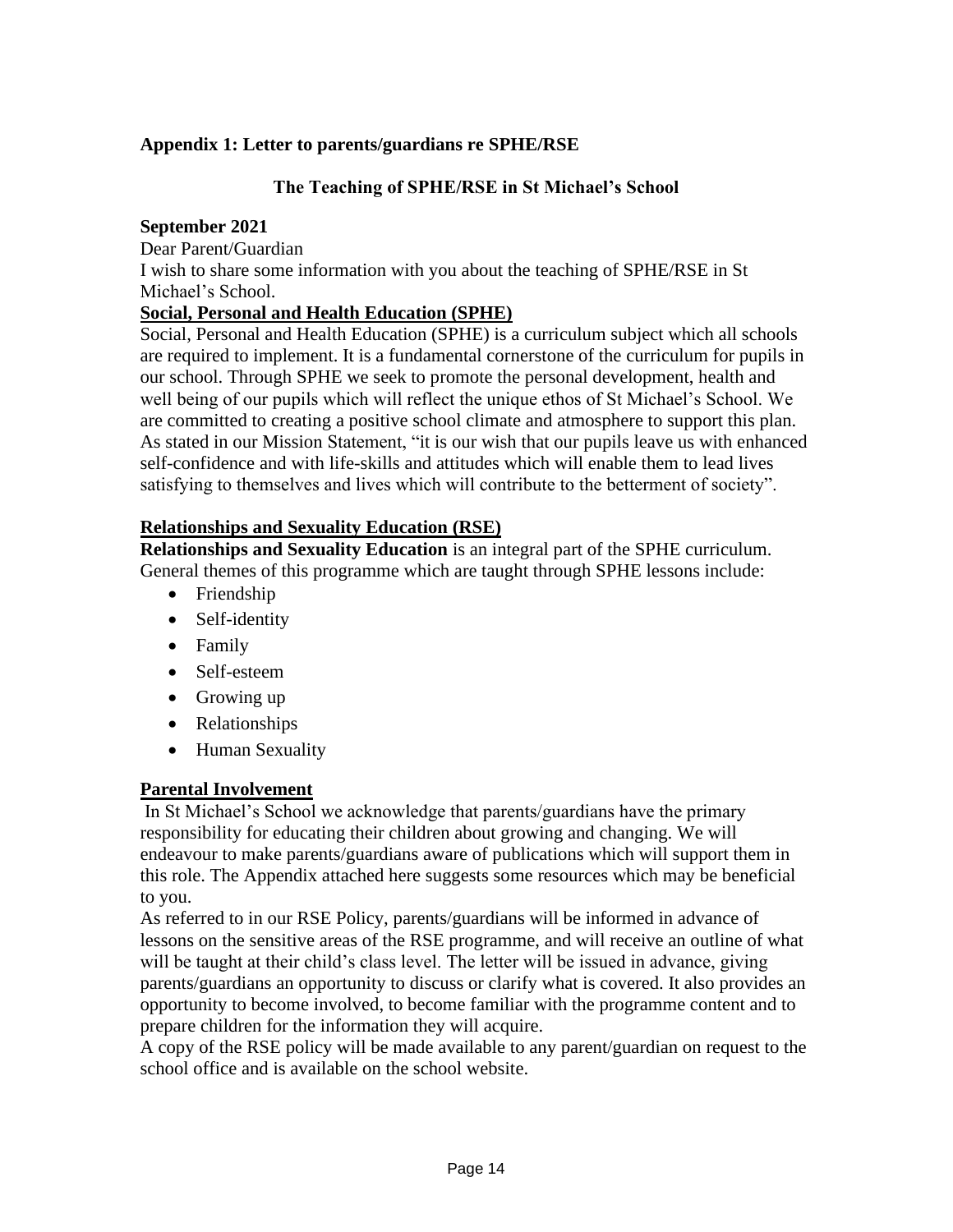Following discussion with the Principal and Class Teacher, if a parent wishes to withdraw their child from the sensitive lessons it should be given in writing.

### **Organisation of SPHE/RSE in St Michael's School**

The table below indicates how SPHE is taught over a 2 year cycle in our school.

| Month                    | Year 1 (2021 - 2022)                                  | Year 2 $(2022 – 2023)$              |
|--------------------------|-------------------------------------------------------|-------------------------------------|
| September/October        | <b>Self Identity</b>                                  | <b>Myself and my family</b>         |
| <b>November/December</b> | My friends and other<br>people                        | <b>Relating to others</b>           |
| <b>January/February</b>  | <b>Safety and protection</b><br>(Stay Safe Programme) | <i><b>*Growing and changing</b></i> |
| March/April              | <b>Making decisions</b>                               | <i>*</i> Taking care of my body     |
| <b>May/June</b>          | <b>Media Education</b>                                | <b>Developing Citizenship</b>       |

**The sensitive lessons of the RSE programme are covered under 'Growing and Changing' and 'Taking Care of my Body'.**

### **Content for RSE Programme**

**Topics covered in RSE in Junior Classes are based on the content of the RSE Primary School Curriculum. When due consideration has been taken of age/stage of development for Junior Classes, topics may include:**

- Keeping safe
- Naming body parts using correct terminology
- Body changes during growth and development
- Appreciating family life/family relationships
- Recognizing and expressing feelings
- Expressing feelings
- Self-care, hygiene, diet, exercise and sleep
- Making healthy and responsible decisions
- Forming friendships
- Understanding sexual intercourse, conception and birth within the context of a committed loving relationship

**Topics covered in Post Primary classes are based on the content of the RSE Primary School Curriculum, the Junior Cycle Curriculum, and Senior Cycle curriculum (where relevant). When due consideration has been taken of age/stage of development of pupils, topics may include:**

- Developing good daily personal care
- Developing healthy eating habits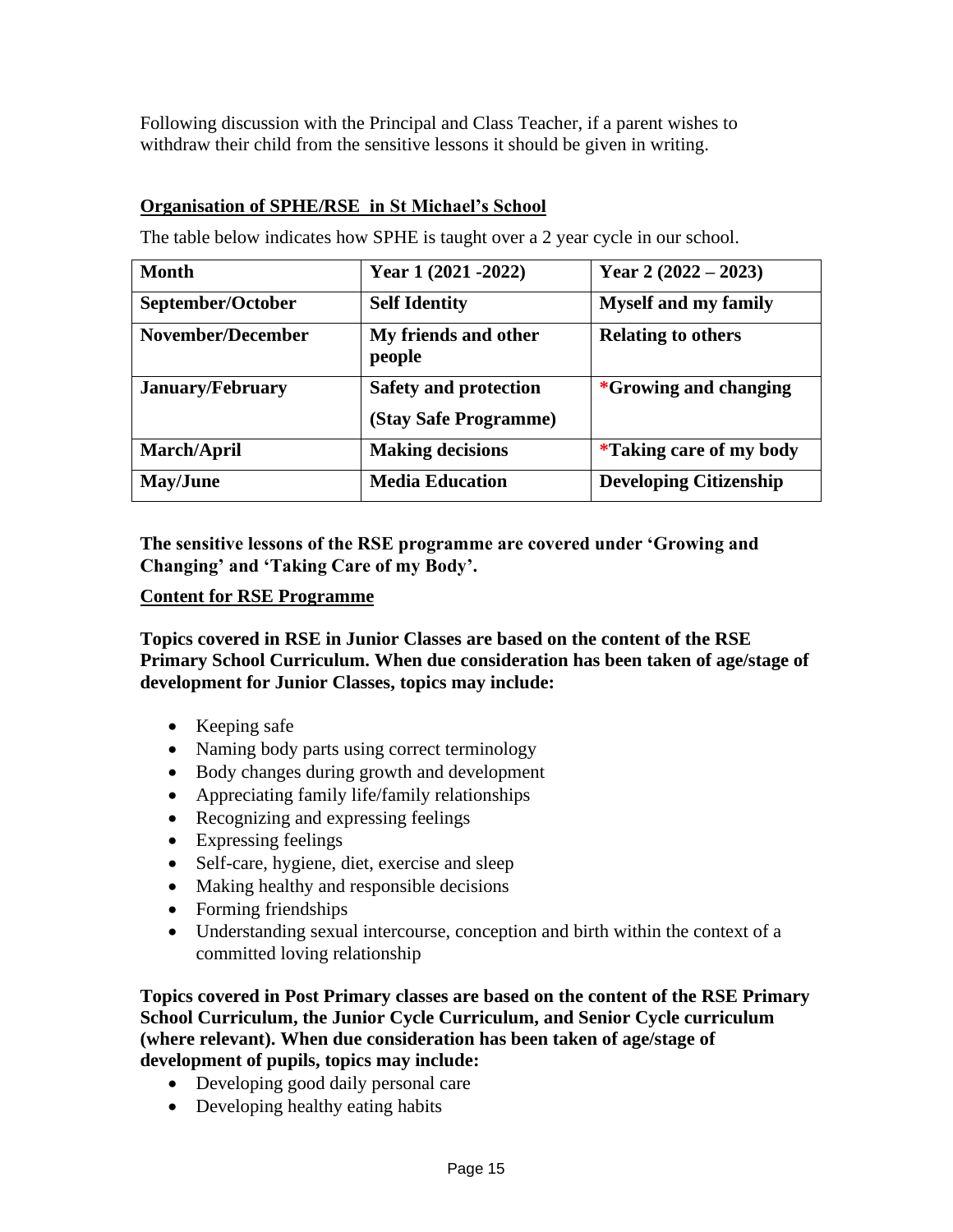- Developing a healthy lifestyle
- Being able to manage stress
- Knowing how to stay safe
- Recognising emotions
- Making personal decisions
- RSE Specific Topics:
	- o Identify the standard names of the sexual organs
	- o Describe the functions of the sexual parts of the body
	- o Recognise the physical and emotional changes which occur in boys and girls during adolescence
	- o Recognise the difference between appropriate and inappropriate ways of expressing feelings
	- o Recognise the difference between a friendship and a more intimate relationship
	- o Learn to question assumptions (Do I have to have a boyfriend/girlfriend?)
	- o Relationships boy/girl relationships and same sex relationships
	- o Develop clear and assertive but appropriate communication skills
	- o Become aware of 'healthy and unhealthy relationships'
	- o Be aware of the importance of making informed choices in relationships
	- o Identify and locate sources of appropriate help with relationships
	- o Examine a range of issues which might affect safety in relationships
	- o Understanding sexual intercourse, conception and birth within the context of a committed loving relationship
	- o Understanding the stages and sequence of development of the human baby in the womb, birth and taking care of a baby
	- o Sexual Health
	- o Develop the ability to make choices that promote emotional well being
	- o Become aware of organisations that can help with emotional/mental well being

## **School Year 2021 – 2022**

## **Stay Safe Programme**

In the school year 2021 -2022 your child will follow the personal safety education programme **"Stay Safe"** in the months of January/February. This is a mandatory programme and must be taught in all schools.

Your child's class teacher will inform you in advance of the details of this programme to enable you to become familiar with it.

## **School Year 2022 – 2023**

In the school year  $2022 - 2023$  your child will learn about the sensitive issues of the RSE programme through the topics of 'Growing and Changing' and' Taking care of my Body' which will be taught from the months of January to April.

Your child's class teacher will inform you in advance of the details of this programme. Our school ethos affirms and supports close links between school and home. The teaching offered by the school will always reinforce and strengthen positive family relationships and the role of parents. If you have any queries with regard to SPHE/RSE please feel free to contact your child's class teacher.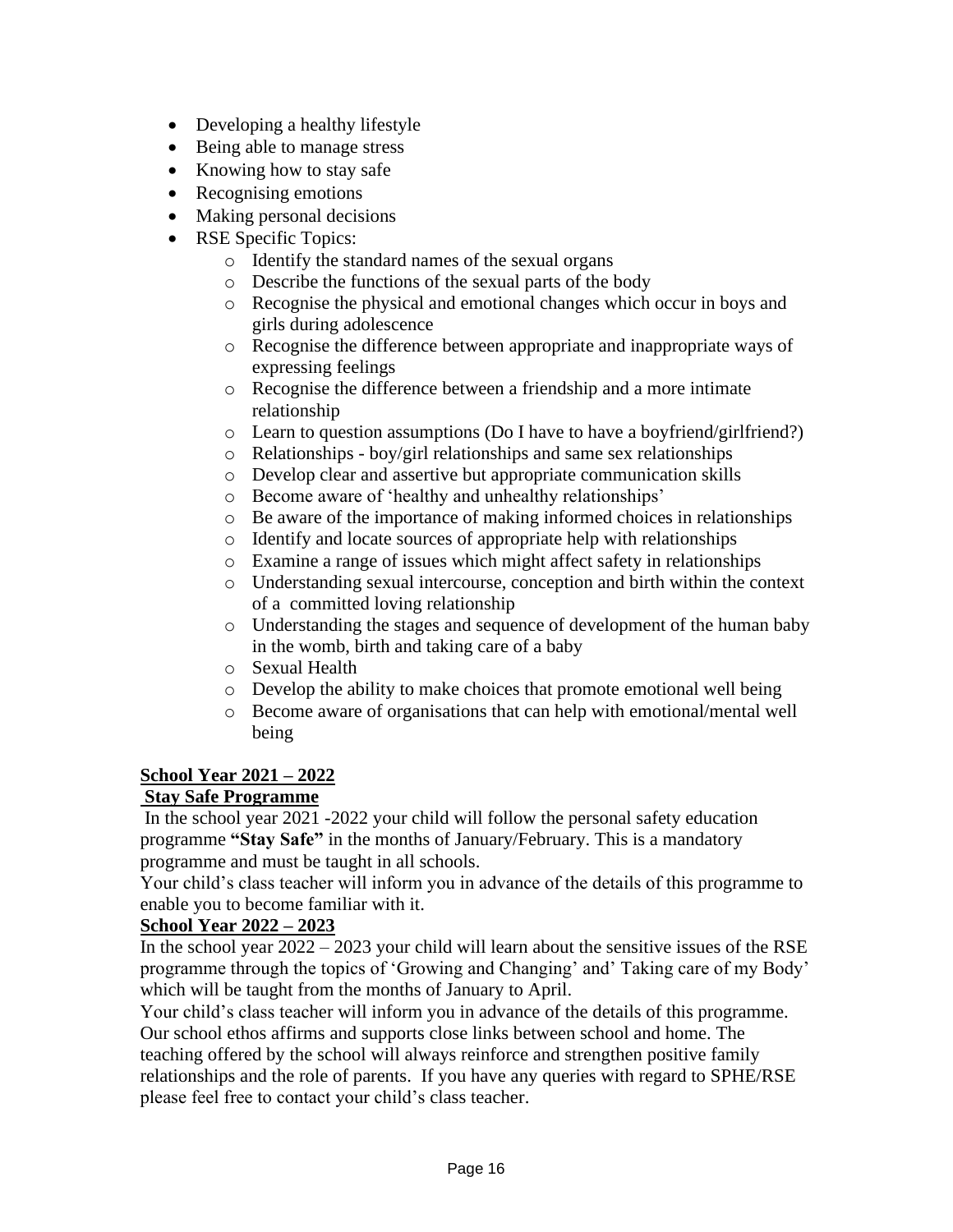### Yours sincerely

…………………………………………………………..

### **Resources for Parents**

You may find the following resources useful and they can be accessed through: https://www.pdst.ie/primary/healthwellbeing/RSE



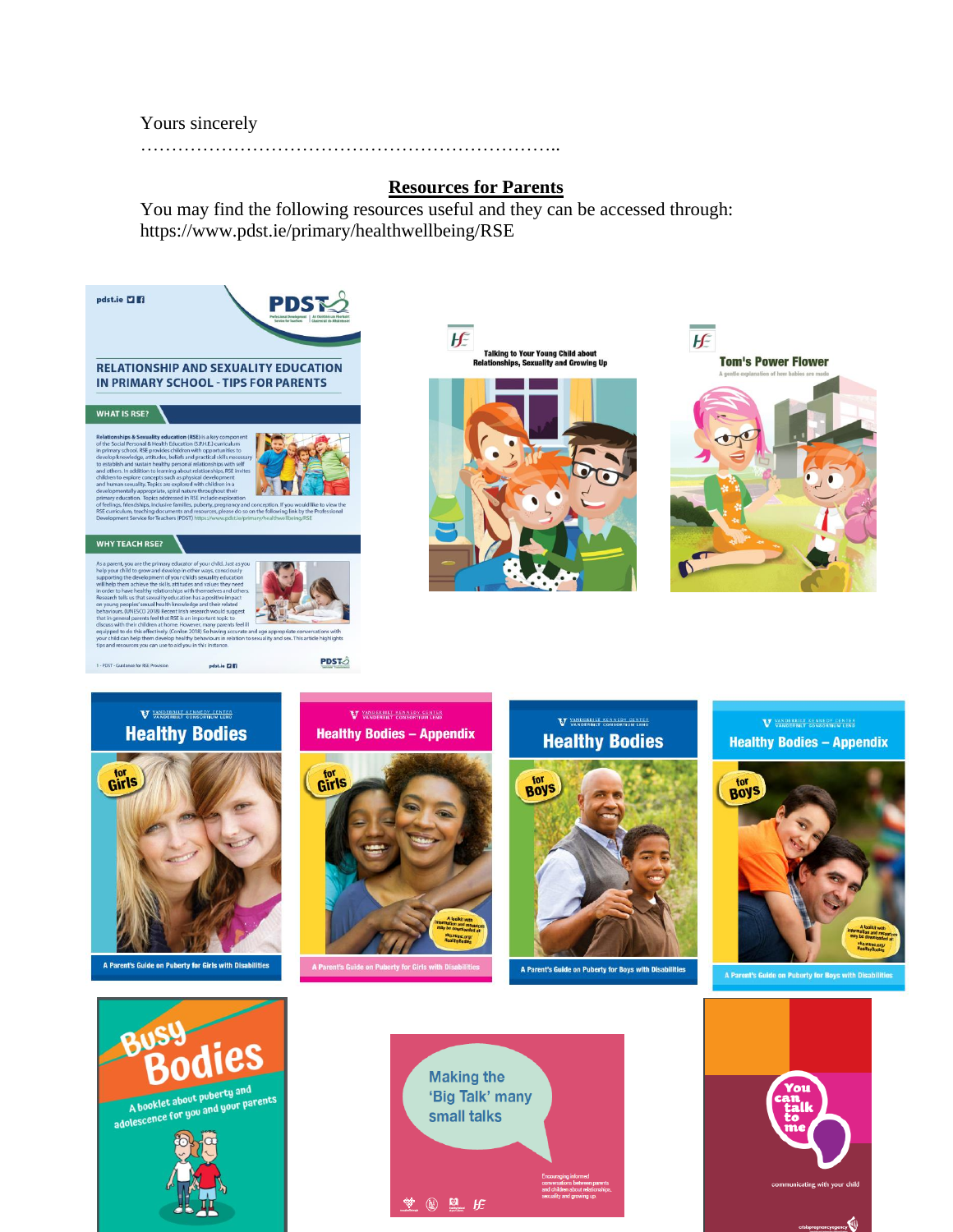### **Appendix 2: Second letter to parents/guardians re SPHE &RSE sensitive issues**

### **December 2022**

### Dear Parent/Guardian

Relationships and Sexuality education is an integral part of the SPHE curriculum which is a fundamental cornerstone of the curriculum for children in our school. As you have been made aware in our parent information leaflet which was distributed in September, the sensitive elements of the Relationships and Sexuality education programme are covered under the Strand Units, 'Growing and Changing' and 'Taking care of my Body'.

Our 2 year plan for SPHE indicates that your son/daughter will be learning about these topics from the months of January to April.

The table below indicates the content that will be covered for your son/daughter.

### **Class: St X**

| <b>Growing and Changing</b> | <b>Taking Care of my Body</b> |
|-----------------------------|-------------------------------|
|                             |                               |
|                             |                               |
|                             |                               |
|                             |                               |
|                             |                               |
|                             |                               |

We acknowledge that parents/guardians have the primary responsibility for educating their children about growing and changing. By providing you in advance with this information it gives an opportunity for you to become involved with the programme and to prepare the children for the information they will acquire.

You may receive samples of work which the pupils have completed in school. This is an opportunity to reinforce all information shared.

If you require any further information please feel free to contact me.

Yours sincerely

\_\_\_\_\_\_\_\_\_\_\_\_\_\_\_\_\_\_\_\_\_\_\_\_\_\_\_\_\_\_\_

Class Teacher